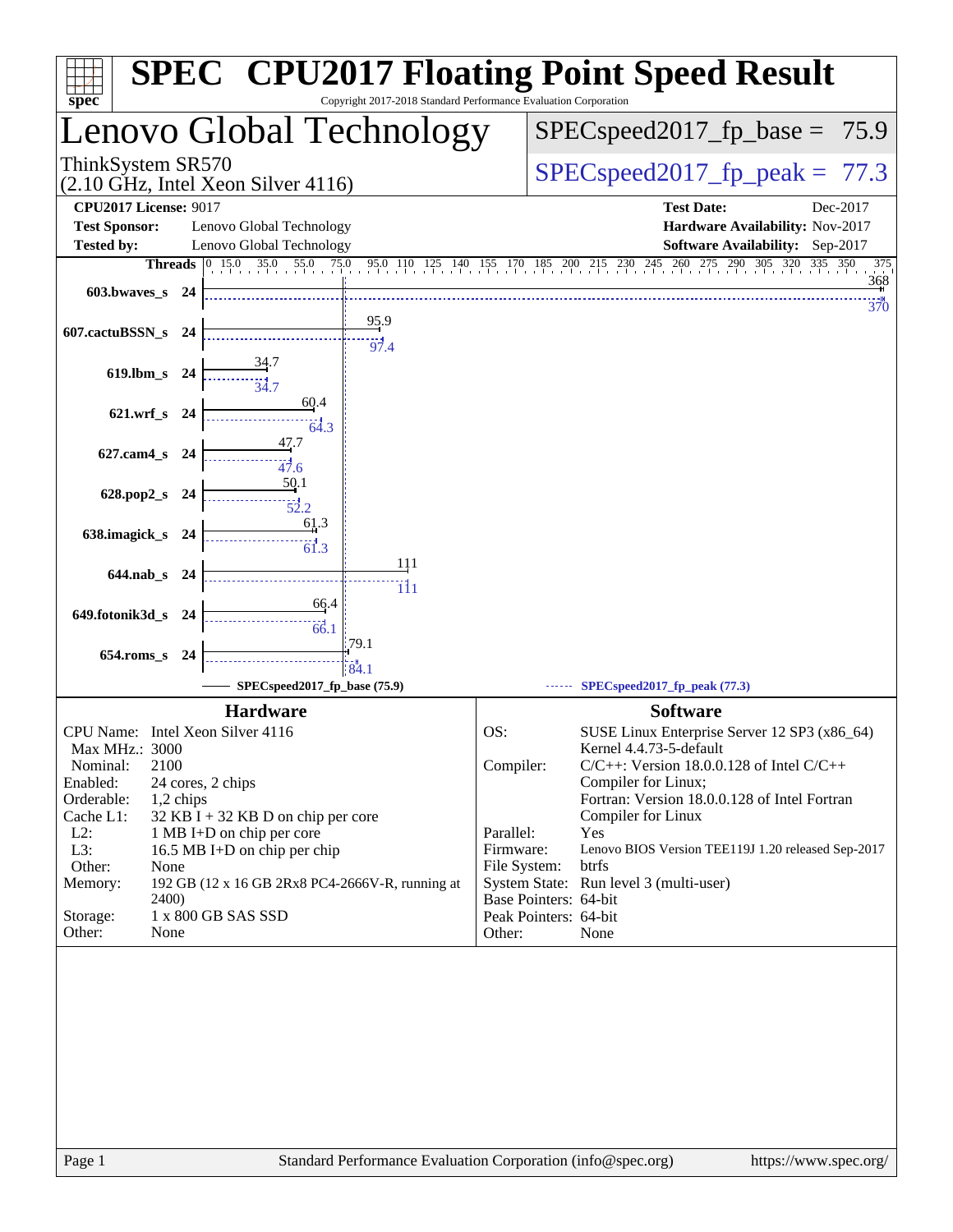

# Lenovo Global Technology

ThinkSystem SR570<br>  $SPECspeed2017$  fp\_peak = 77.3

 $SPECspeed2017_fp\_base = 75.9$ 

(2.10 GHz, Intel Xeon Silver 4116)

**[Test Sponsor:](http://www.spec.org/auto/cpu2017/Docs/result-fields.html#TestSponsor)** Lenovo Global Technology **[Hardware Availability:](http://www.spec.org/auto/cpu2017/Docs/result-fields.html#HardwareAvailability)** Nov-2017

**[CPU2017 License:](http://www.spec.org/auto/cpu2017/Docs/result-fields.html#CPU2017License)** 9017 **[Test Date:](http://www.spec.org/auto/cpu2017/Docs/result-fields.html#TestDate)** Dec-2017 **[Tested by:](http://www.spec.org/auto/cpu2017/Docs/result-fields.html#Testedby)** Lenovo Global Technology **[Software Availability:](http://www.spec.org/auto/cpu2017/Docs/result-fields.html#SoftwareAvailability)** Sep-2017

### **[Results Table](http://www.spec.org/auto/cpu2017/Docs/result-fields.html#ResultsTable)**

|                                   | <b>Base</b>    |                |       |                | <b>Peak</b> |                |       |                |                |              |                |              |                |              |
|-----------------------------------|----------------|----------------|-------|----------------|-------------|----------------|-------|----------------|----------------|--------------|----------------|--------------|----------------|--------------|
| <b>Benchmark</b>                  | <b>Threads</b> | <b>Seconds</b> | Ratio | <b>Seconds</b> | Ratio       | <b>Seconds</b> | Ratio | <b>Threads</b> | <b>Seconds</b> | <b>Ratio</b> | <b>Seconds</b> | <b>Ratio</b> | <b>Seconds</b> | <b>Ratio</b> |
| $603.bwaves$ s                    | 24             | 160            | 370   | 160            | 368         | 160            | 368   | 24             | 160            | 369          | 160            | 370          | 159            | 370          |
| 607.cactuBSSN s                   | 24             | 174            | 95.6  | 174            | 95.9        | 173            | 96.1  | 24             | 171            | 97.4         | <u>171</u>     | 97.4         | 171            | 97.8         |
| $619.$ lbm s                      | 24             | 151            | 34.8  | <u> 151</u>    | 34.7        | 153            | 34.3  | 24             | 151            | 34.8         | <b>151</b>     | 34.7         | 151            | 34.6         |
| $621.wrf$ s                       | 24             | 221            | 59.9  | 219            | 60.4        | 219            | 60.4  | 24             | 206            | 64.3         | 207            | 63.9         | 205            | 64.5         |
| $627.cam4_s$                      | 24             | 186            | 47.7  | 186            | 47.6        | 186            | 47.8  | 24             | 186            | 47.6         | 186            | 47.7         | 186            | 47.6         |
| $628.pop2_s$                      | 24             | 239            | 49.7  | 237            | 50.1        | 236            | 50.4  | 24             | 228            | 52.2         | 229            | 51.9         | 227            | 52.4         |
| 638.imagick_s                     | 24             | 234            | 61.6  | 235            | 61.3        | 243            | 59.5  | 24             | 235            | 61.3         | 234            | 61.5         | 235            | 61.3         |
| $644$ .nab s                      | 24             | 157            | 111   | 157            | 111         | 157            | 111   | 24             | 157            | 111          | 157            | 111          | 157            | <b>111</b>   |
| 649.fotonik3d s                   | 24             | 137            | 66.3  | 137            | 66.4        | 137            | 66.5  | 24             | 138            | 66.2         | 138            | 66.1         | 138            | 66.1         |
| $654$ .roms s                     | 24             | 199            | 79.1  | 199            | 79.2        | 200            | 78.8  | 24             | 187            | 84.1         | 190            | 83.0         | 187            | 84.1         |
| $SPECspeed2017$ fp base =<br>75.9 |                |                |       |                |             |                |       |                |                |              |                |              |                |              |

**[SPECspeed2017\\_fp\\_peak =](http://www.spec.org/auto/cpu2017/Docs/result-fields.html#SPECspeed2017fppeak) 77.3**

Results appear in the [order in which they were run.](http://www.spec.org/auto/cpu2017/Docs/result-fields.html#RunOrder) Bold underlined text [indicates a median measurement](http://www.spec.org/auto/cpu2017/Docs/result-fields.html#Median).

### **[Operating System Notes](http://www.spec.org/auto/cpu2017/Docs/result-fields.html#OperatingSystemNotes)**

Stack size set to unlimited using "ulimit -s unlimited"

### **[General Notes](http://www.spec.org/auto/cpu2017/Docs/result-fields.html#GeneralNotes)**

Environment variables set by runcpu before the start of the run: LD\_LIBRARY\_PATH = "/home/cpu2017.1.0.2.ic18.0/lib/ia32:/home/cpu2017.1.0.2.ic18.0/lib/intel64" LD\_LIBRARY\_PATH = "\$LD\_LIBRARY\_PATH:/home/cpu2017.1.0.2.ic18.0/je5.0.1-32:/home/cpu2017.1.0.2.ic18.0/je5.0.1-64" OMP\_STACKSIZE = "192M"

 Binaries compiled on a system with 1x Intel Core i7-4790 CPU + 32GB RAM memory using Redhat Enterprise Linux 7.4 Transparent Huge Pages enabled by default Prior to runcpu invocation Filesystem page cache synced and cleared with: sync; echo 3> /proc/sys/vm/drop\_caches

## **[Platform Notes](http://www.spec.org/auto/cpu2017/Docs/result-fields.html#PlatformNotes)**

BIOS configuration: Choose Operating Mode set to Maximum Performance Hyper-Threading set to Disable MONITORMWAIT set to Enable Adjacent Cache Prefetch set to Disable XPT Prefetcher set to Enable LLC dead line alloc set to Disable Uncore Frequency Scaling set to disable Patrol Scrub set to disable

**(Continued on next page)**

| Page 2 | Standard Performance Evaluation Corporation (info@spec.org) | https://www.spec.org/ |
|--------|-------------------------------------------------------------|-----------------------|
|        |                                                             |                       |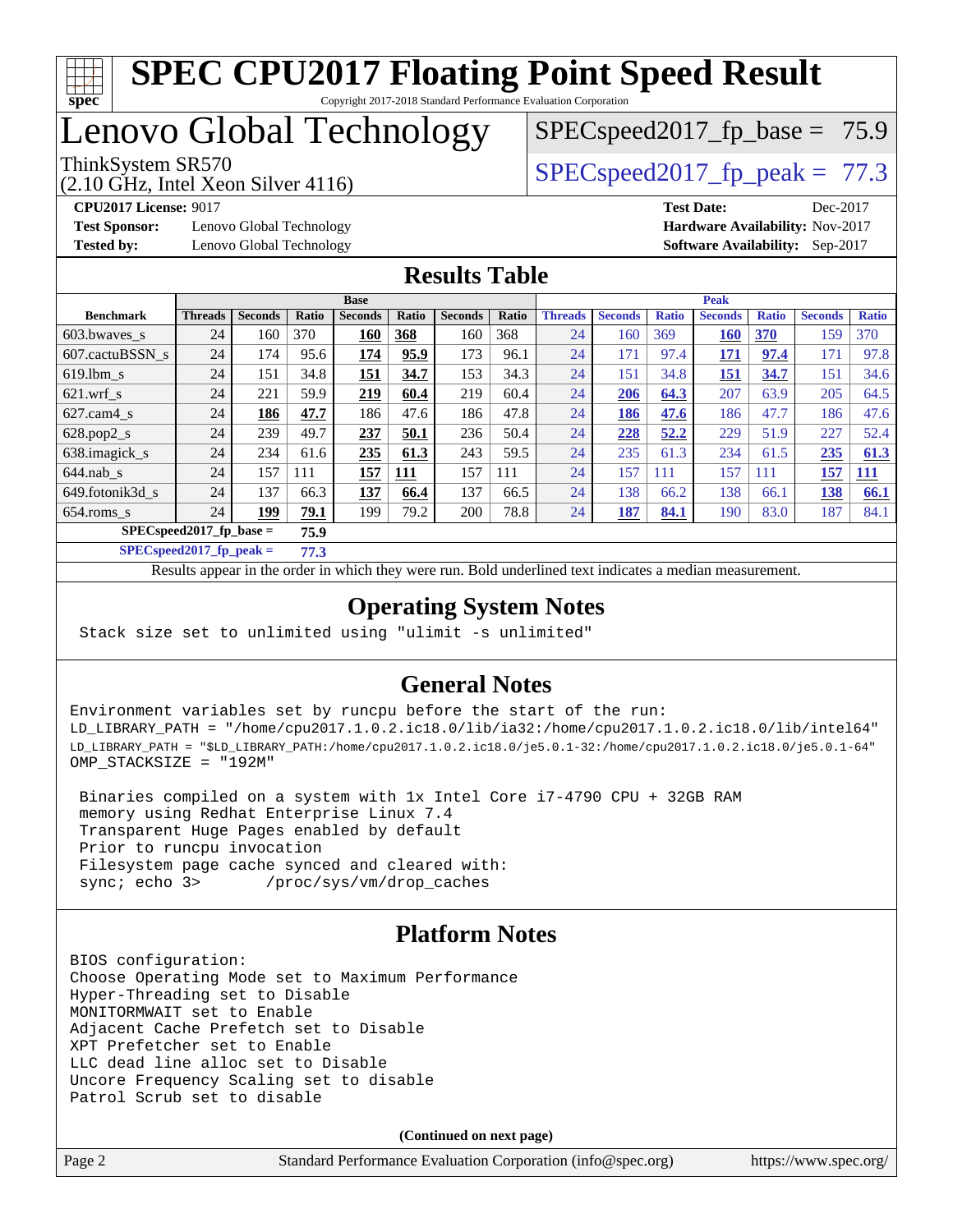| $spec*$                                                                                                                                                                                                                                                                                                                                                                                                                                                                                                                                                                                                                                                                                                                                                                                   | Copyright 2017-2018 Standard Performance Evaluation Corporation                                                                                                                                                     | <b>SPEC CPU2017 Floating Point Speed Result</b>                                                                                                                                                    |                                                                           |  |  |
|-------------------------------------------------------------------------------------------------------------------------------------------------------------------------------------------------------------------------------------------------------------------------------------------------------------------------------------------------------------------------------------------------------------------------------------------------------------------------------------------------------------------------------------------------------------------------------------------------------------------------------------------------------------------------------------------------------------------------------------------------------------------------------------------|---------------------------------------------------------------------------------------------------------------------------------------------------------------------------------------------------------------------|----------------------------------------------------------------------------------------------------------------------------------------------------------------------------------------------------|---------------------------------------------------------------------------|--|--|
| Lenovo Global Technology                                                                                                                                                                                                                                                                                                                                                                                                                                                                                                                                                                                                                                                                                                                                                                  |                                                                                                                                                                                                                     | $SPEC speed2017_f p\_base = 75.9$                                                                                                                                                                  |                                                                           |  |  |
| ThinkSystem SR570<br>$(2.10 \text{ GHz}, \text{Intel Xeon Silver } 4116)$                                                                                                                                                                                                                                                                                                                                                                                                                                                                                                                                                                                                                                                                                                                 |                                                                                                                                                                                                                     | $SPEC speed2017fp peak = 77.3$                                                                                                                                                                     |                                                                           |  |  |
| <b>CPU2017 License: 9017</b>                                                                                                                                                                                                                                                                                                                                                                                                                                                                                                                                                                                                                                                                                                                                                              |                                                                                                                                                                                                                     | <b>Test Date:</b>                                                                                                                                                                                  | Dec-2017                                                                  |  |  |
| <b>Test Sponsor:</b><br>Lenovo Global Technology<br><b>Tested by:</b><br>Lenovo Global Technology                                                                                                                                                                                                                                                                                                                                                                                                                                                                                                                                                                                                                                                                                         |                                                                                                                                                                                                                     |                                                                                                                                                                                                    | Hardware Availability: Nov-2017<br><b>Software Availability:</b> Sep-2017 |  |  |
|                                                                                                                                                                                                                                                                                                                                                                                                                                                                                                                                                                                                                                                                                                                                                                                           | <b>Platform Notes (Continued)</b>                                                                                                                                                                                   |                                                                                                                                                                                                    |                                                                           |  |  |
| DCA set to enable<br>Per Core P-state set to disable<br>Sysinfo program /home/cpu2017.1.0.2.ic18.0/bin/sysinfo<br>Rev: r5797 of 2017-06-14 96c45e4568ad54c135fd618bcc091c0f<br>running on linux-3fwh Fri Dec 15 12:16:03 2017<br>SUT (System Under Test) info as seen by some common utilities.<br>For more information on this section, see<br>https://www.spec.org/cpu2017/Docs/config.html#sysinfo<br>From /proc/cpuinfo<br>model name : Intel(R) Xeon(R) Silver 4116 CPU @ 2.10GHz<br>"physical id"s (chips)<br>2<br>24 "processors"<br>cores, siblings (Caution: counting these is hw and system dependent. The following<br>excerpts from /proc/cpuinfo might not be reliable. Use with caution.)<br>cpu cores : 12<br>sibling: 12<br>physical 0: cores 0 1 2 3 4 5 8 9 10 11 12 13 |                                                                                                                                                                                                                     |                                                                                                                                                                                                    |                                                                           |  |  |
| physical 1: cores 0 1 2 3 4 5 8 9 10 11 12 13<br>From 1scpu:                                                                                                                                                                                                                                                                                                                                                                                                                                                                                                                                                                                                                                                                                                                              |                                                                                                                                                                                                                     |                                                                                                                                                                                                    |                                                                           |  |  |
| Architecture:<br>$CPU$ op-mode( $s$ ):<br>Byte Order:<br>CPU(s):<br>On-line $CPU(s)$ list:<br>Thread( $s$ ) per core:<br>$Core(s)$ per socket:<br>Socket(s):<br>NUMA node(s):<br>Vendor ID:<br>CPU family:<br>Model:<br>Model name:<br>Stepping:<br>CPU MHz:<br>BogoMIPS:<br>Virtualization:<br>L1d cache:<br>Lli cache:<br>L2 cache:<br>L3 cache:<br>NUMA node0 CPU(s):<br>NUMA nodel CPU(s):<br>Flags:                                                                                                                                                                                                                                                                                                                                                                                  | x86 64<br>$32$ -bit, $64$ -bit<br>Little Endian<br>24<br>$0 - 23$<br>1<br>12<br>2<br>2<br>GenuineIntel<br>6<br>85<br>4<br>2095.071<br>4190.14<br>$VT - x$<br>32K<br>32K<br>1024K<br>16896K<br>$0 - 11$<br>$12 - 23$ | Intel(R) Xeon(R) Silver 4116 CPU @ 2.10GHz<br>fpu vme de pse tsc msr pae mce cx8 apic sep mtrr pge mca cmov<br>pat pse36 clflush dts acpi mmx fxsr sse sse2 ss ht tm pbe syscall nx pdpelgb rdtscp |                                                                           |  |  |
| (Continued on next page)                                                                                                                                                                                                                                                                                                                                                                                                                                                                                                                                                                                                                                                                                                                                                                  |                                                                                                                                                                                                                     |                                                                                                                                                                                                    |                                                                           |  |  |
| Page 3                                                                                                                                                                                                                                                                                                                                                                                                                                                                                                                                                                                                                                                                                                                                                                                    | Standard Performance Evaluation Corporation (info@spec.org)                                                                                                                                                         |                                                                                                                                                                                                    | https://www.spec.org/                                                     |  |  |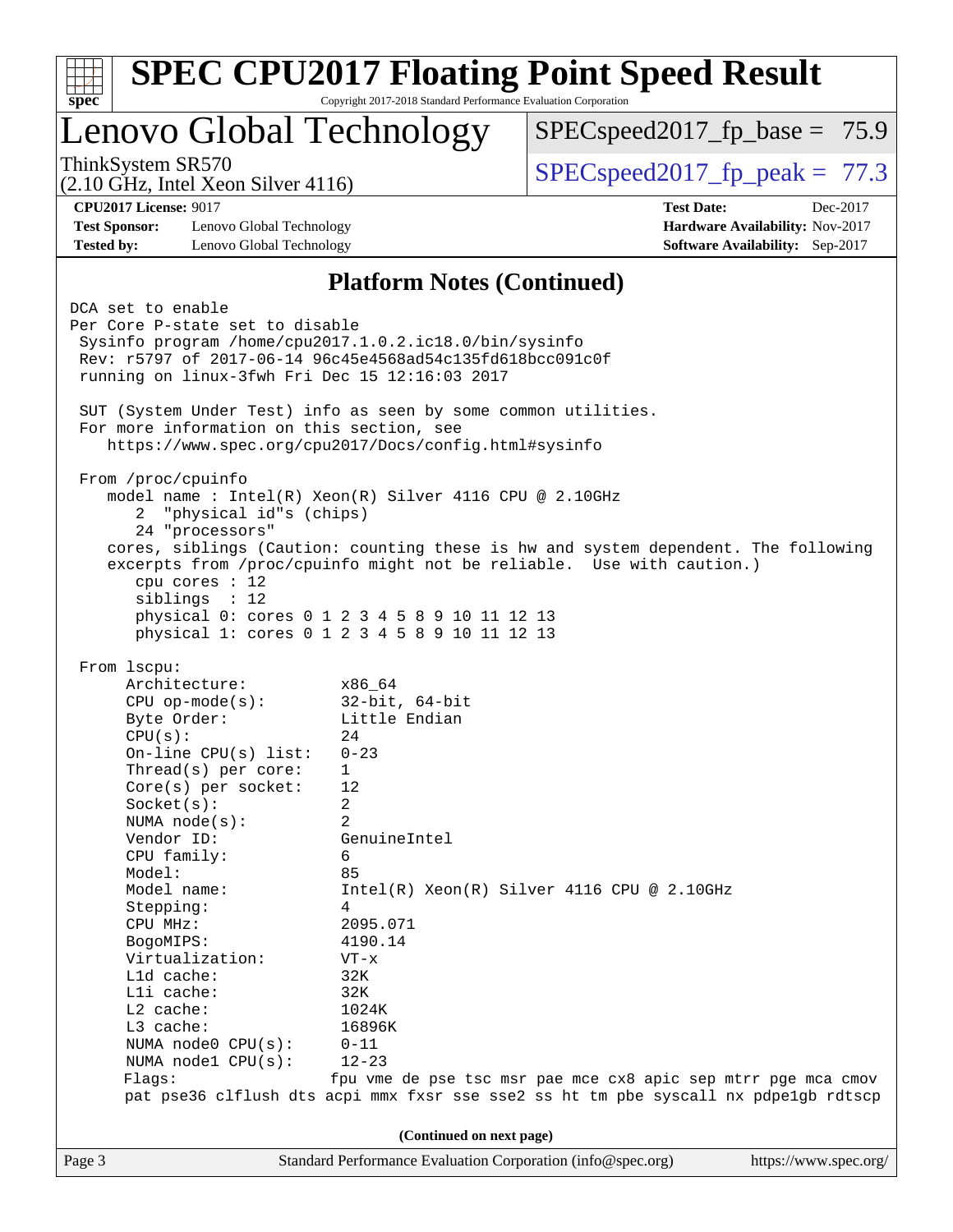| <b>SPEC CPU2017 Floating Point Speed Result</b><br>spec <sup>®</sup><br>Copyright 2017-2018 Standard Performance Evaluation Corporation                                                                                                                                                                                                                                                                                                                                                                                                                                                                     |                                                     |                                        |  |  |  |  |
|-------------------------------------------------------------------------------------------------------------------------------------------------------------------------------------------------------------------------------------------------------------------------------------------------------------------------------------------------------------------------------------------------------------------------------------------------------------------------------------------------------------------------------------------------------------------------------------------------------------|-----------------------------------------------------|----------------------------------------|--|--|--|--|
| Lenovo Global Technology                                                                                                                                                                                                                                                                                                                                                                                                                                                                                                                                                                                    |                                                     | $SPEC speed2017_fp\_base = 75.9$       |  |  |  |  |
| ThinkSystem SR570<br>$(2.10 \text{ GHz}, \text{Intel Xeon Silver } 4116)$                                                                                                                                                                                                                                                                                                                                                                                                                                                                                                                                   |                                                     | $SPEC speed2017_fp\_peak = 77.3$       |  |  |  |  |
| CPU2017 License: 9017                                                                                                                                                                                                                                                                                                                                                                                                                                                                                                                                                                                       |                                                     | <b>Test Date:</b><br>Dec-2017          |  |  |  |  |
| <b>Test Sponsor:</b>                                                                                                                                                                                                                                                                                                                                                                                                                                                                                                                                                                                        | Lenovo Global Technology                            | Hardware Availability: Nov-2017        |  |  |  |  |
| <b>Tested by:</b>                                                                                                                                                                                                                                                                                                                                                                                                                                                                                                                                                                                           | Lenovo Global Technology                            | <b>Software Availability:</b> Sep-2017 |  |  |  |  |
| <b>Platform Notes (Continued)</b>                                                                                                                                                                                                                                                                                                                                                                                                                                                                                                                                                                           |                                                     |                                        |  |  |  |  |
| Im constant tsc art arch perfmon pebs bts rep good nopl xtopology nonstop tsc<br>aperfmperf eagerfpu pni pclmulqdq dtes64 monitor ds_cpl vmx smx est tm2 ssse3 sdbg<br>fma cx16 xtpr pdcm pcid dca sse4_1 sse4_2 x2apic movbe popcnt tsc_deadline_timer aes<br>xsave avx f16c rdrand lahf 1m abm 3dnowprefetch ida arat epb pln pts dtherm intel pt<br>tpr shadow vnmi flexpriority ept vpid fsgsbase tsc adjust bmil hle avx2 smep bmi2<br>erms invpcid rtm cqm mpx avx512f avx512dq rdseed adx smap clflushopt clwb avx512cd<br>avx512bw avx512vl xsaveopt xsavec xgetbvl cgm llc cgm occup llc pku ospke |                                                     |                                        |  |  |  |  |
|                                                                                                                                                                                                                                                                                                                                                                                                                                                                                                                                                                                                             | /proc/cpuinfo cache data<br>cache size $: 16896$ KB |                                        |  |  |  |  |

 From numactl --hardware WARNING: a numactl 'node' might or might not correspond to a physical chip. available: 2 nodes (0-1) node 0 cpus: 0 1 2 3 4 5 6 7 8 9 10 11 node 0 size: 96059 MB node 0 free: 95640 MB node 1 cpus: 12 13 14 15 16 17 18 19 20 21 22 23 node 1 size: 96749 MB node 1 free: 96318 MB node distances: node 0 1<br>0: 10 21

 From /proc/meminfo MemTotal: 197436072 kB HugePages\_Total: 0 Hugepagesize: 2048 kB

 $0: 10$ 1: 21 10

 From /etc/\*release\* /etc/\*version\* SuSE-release: SUSE Linux Enterprise Server 12 (x86\_64) VERSION = 12 PATCHLEVEL = 3 # This file is deprecated and will be removed in a future service pack or release. # Please check /etc/os-release for details about this release. os-release: NAME="SLES" VERSION="12-SP3" VERSION\_ID="12.3" PRETTY\_NAME="SUSE Linux Enterprise Server 12 SP3" ID="sles" ANSI\_COLOR="0;32" CPE\_NAME="cpe:/o:suse:sles:12:sp3" uname -a:

**(Continued on next page)**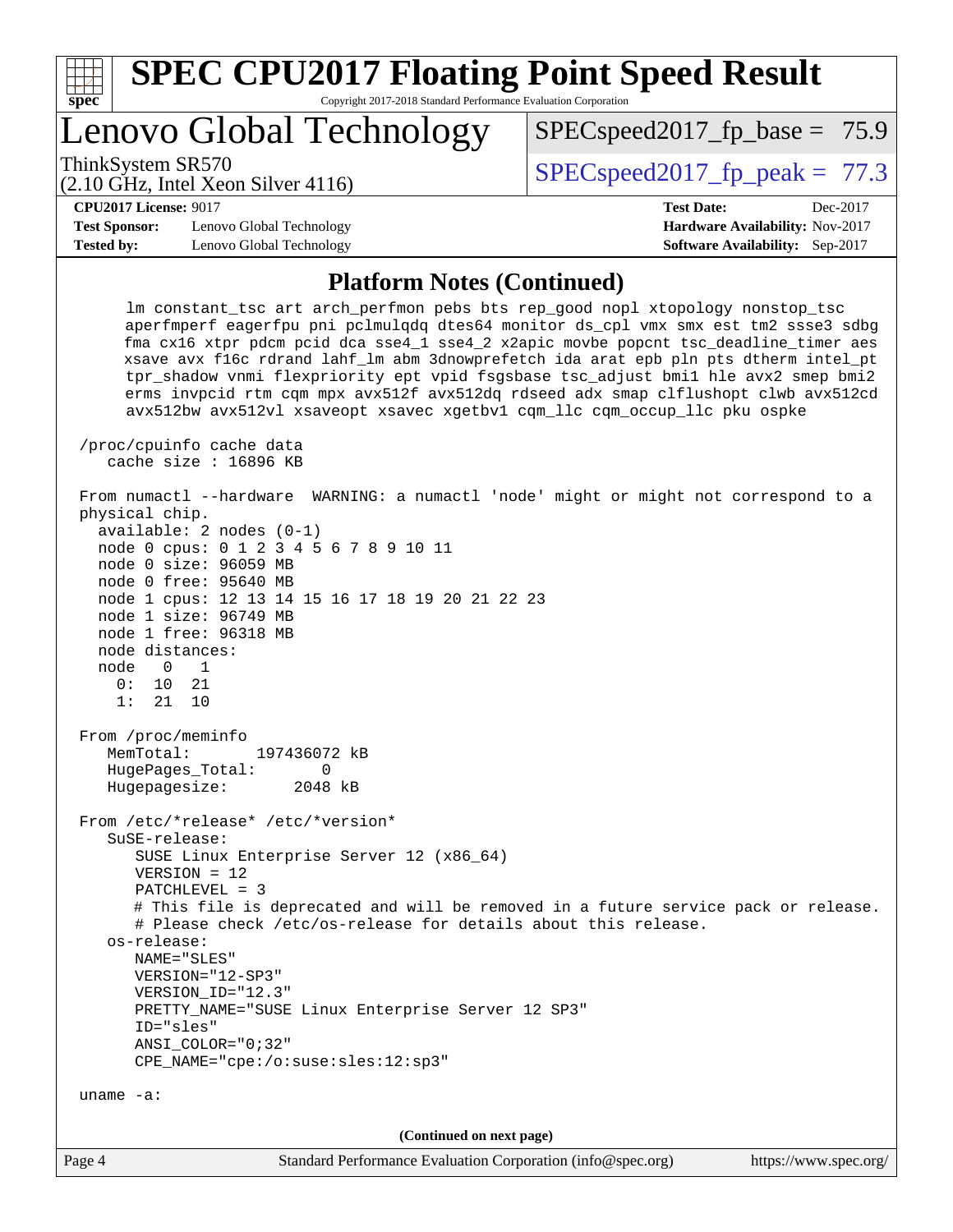| v.<br>æ<br>۱, |  |  |  |  |  |
|---------------|--|--|--|--|--|

Lenovo Global Technology

 $SPECspeed2017_fp\_base = 75.9$ 

ThinkSystem SR570  $SPEC speed2017$  fp\_peak = 77.3

## (2.10 GHz, Intel Xeon Silver 4116)

**[Test Sponsor:](http://www.spec.org/auto/cpu2017/Docs/result-fields.html#TestSponsor)** Lenovo Global Technology **[Hardware Availability:](http://www.spec.org/auto/cpu2017/Docs/result-fields.html#HardwareAvailability)** Nov-2017 **[Tested by:](http://www.spec.org/auto/cpu2017/Docs/result-fields.html#Testedby)** Lenovo Global Technology **[Software Availability:](http://www.spec.org/auto/cpu2017/Docs/result-fields.html#SoftwareAvailability)** Sep-2017

**[CPU2017 License:](http://www.spec.org/auto/cpu2017/Docs/result-fields.html#CPU2017License)** 9017 **[Test Date:](http://www.spec.org/auto/cpu2017/Docs/result-fields.html#TestDate)** Dec-2017

### **[Platform Notes \(Continued\)](http://www.spec.org/auto/cpu2017/Docs/result-fields.html#PlatformNotes)**

 Linux linux-3fwh 4.4.73-5-default #1 SMP Tue Jul 4 15:33:39 UTC 2017 (b7ce4e4) x86\_64 x86\_64 x86\_64 GNU/Linux

run-level 3 Dec 15 12:15

 SPEC is set to: /home/cpu2017.1.0.2.ic18.0 Filesystem Type Size Used Avail Use% Mounted on /dev/sda2 btrfs 744G 20G 724G 3% /home

 Additional information from dmidecode follows. WARNING: Use caution when you interpret this section. The 'dmidecode' program reads system data which is "intended to allow hardware to be accurately determined", but the intent may not be met, as there are frequent changes to hardware, firmware, and the "DMTF SMBIOS" standard. BIOS Lenovo -[TEE119J-1.20]- 09/06/2017

 Memory: 4x NO DIMM NO DIMM 12x Samsung M393A2K43BB1-CTD 16 GB 2 rank 2666, configured at 2400

(End of data from sysinfo program)

### **[Compiler Version Notes](http://www.spec.org/auto/cpu2017/Docs/result-fields.html#CompilerVersionNotes)**

| 619.1bm_s(base) 638.imagick_s(base, peak) 644.nab_s(base, peak)<br>CC                                                      |  |  |  |  |  |
|----------------------------------------------------------------------------------------------------------------------------|--|--|--|--|--|
| icc (ICC) 18.0.0 20170811<br>Copyright (C) 1985-2017 Intel Corporation. All rights reserved.                               |  |  |  |  |  |
| ---------------------<br>$CC$ 619.1bm $s$ (peak)                                                                           |  |  |  |  |  |
| icc (ICC) 18.0.0 20170811<br>Copyright (C) 1985-2017 Intel Corporation. All rights reserved.                               |  |  |  |  |  |
| FC 607.cactuBSSN s(base)                                                                                                   |  |  |  |  |  |
| icpc (ICC) 18.0.0 20170811<br>Copyright (C) 1985-2017 Intel Corporation. All rights reserved.<br>icc (ICC) 18.0.0 20170811 |  |  |  |  |  |
| Copyright (C) 1985-2017 Intel Corporation. All rights reserved.<br>ifort (IFORT) 18.0.0 20170811                           |  |  |  |  |  |
| Copyright (C) 1985-2017 Intel Corporation. All rights reserved.                                                            |  |  |  |  |  |
| (Continued on next page)                                                                                                   |  |  |  |  |  |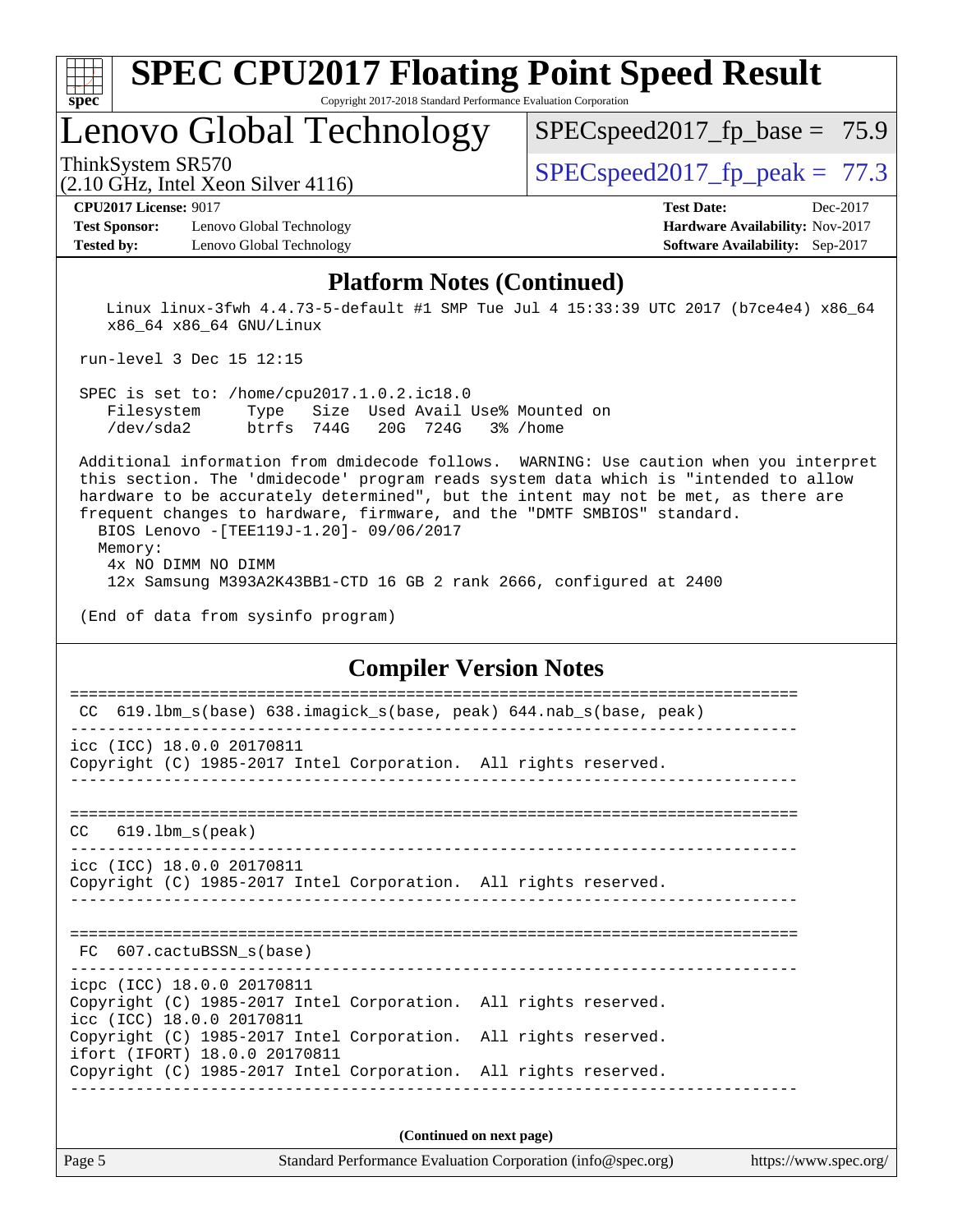

# **[SPEC CPU2017 Floating Point Speed Result](http://www.spec.org/auto/cpu2017/Docs/result-fields.html#SPECCPU2017FloatingPointSpeedResult)**

Copyright 2017-2018 Standard Performance Evaluation Corporation

Lenovo Global Technology

[SPECspeed2017\\_fp\\_base =](http://www.spec.org/auto/cpu2017/Docs/result-fields.html#SPECspeed2017fpbase) 75.9

(2.10 GHz, Intel Xeon Silver 4116)

ThinkSystem SR570<br>  $(2.10 \text{ GHz})$  Intel Yean Silver 4116)

**[Test Sponsor:](http://www.spec.org/auto/cpu2017/Docs/result-fields.html#TestSponsor)** Lenovo Global Technology **[Hardware Availability:](http://www.spec.org/auto/cpu2017/Docs/result-fields.html#HardwareAvailability)** Nov-2017 **[Tested by:](http://www.spec.org/auto/cpu2017/Docs/result-fields.html#Testedby)** Lenovo Global Technology **[Software Availability:](http://www.spec.org/auto/cpu2017/Docs/result-fields.html#SoftwareAvailability)** Sep-2017

**[CPU2017 License:](http://www.spec.org/auto/cpu2017/Docs/result-fields.html#CPU2017License)** 9017 **[Test Date:](http://www.spec.org/auto/cpu2017/Docs/result-fields.html#TestDate)** Dec-2017

### **[Compiler Version Notes \(Continued\)](http://www.spec.org/auto/cpu2017/Docs/result-fields.html#CompilerVersionNotes)**

| 607.cactuBSSN_s(peak)<br>FC                                                                                                                                                                      |  |
|--------------------------------------------------------------------------------------------------------------------------------------------------------------------------------------------------|--|
| icpc (ICC) 18.0.0 20170811<br>Copyright (C) 1985-2017 Intel Corporation. All rights reserved.<br>icc (ICC) 18.0.0 20170811                                                                       |  |
| Copyright (C) 1985-2017 Intel Corporation.<br>All rights reserved.<br>ifort (IFORT) 18.0.0 20170811                                                                                              |  |
| Copyright (C) 1985-2017 Intel Corporation. All rights reserved.                                                                                                                                  |  |
| 603.bwaves_s(base) 649.fotonik3d_s(base) 654.roms_s(base)<br>FC.                                                                                                                                 |  |
| ifort (IFORT) 18.0.0 20170811<br>Copyright (C) 1985-2017 Intel Corporation. All rights reserved.                                                                                                 |  |
| .========================<br>603.bwaves_s(peak) 649.fotonik3d_s(peak) 654.roms_s(peak)<br>FC.                                                                                                    |  |
| ifort (IFORT) 18.0.0 20170811<br>Copyright (C) 1985-2017 Intel Corporation. All rights reserved.                                                                                                 |  |
| CC 621.wrf_s(base) 627.cam4_s(base, peak) 628.pop2_s(base)                                                                                                                                       |  |
| ifort (IFORT) 18.0.0 20170811<br>Copyright (C) 1985-2017 Intel Corporation. All rights reserved.<br>icc (ICC) 18.0.0 20170811                                                                    |  |
| Copyright (C) 1985-2017 Intel Corporation. All rights reserved.                                                                                                                                  |  |
| ================<br>621.wrf_s(peak) 628.pop2_s(peak)<br>CC.                                                                                                                                      |  |
| ifort (IFORT) 18.0.0 20170811<br>Copyright (C) 1985-2017 Intel Corporation. All rights reserved.<br>icc (ICC) 18.0.0 20170811<br>Copyright (C) 1985-2017 Intel Corporation. All rights reserved. |  |
|                                                                                                                                                                                                  |  |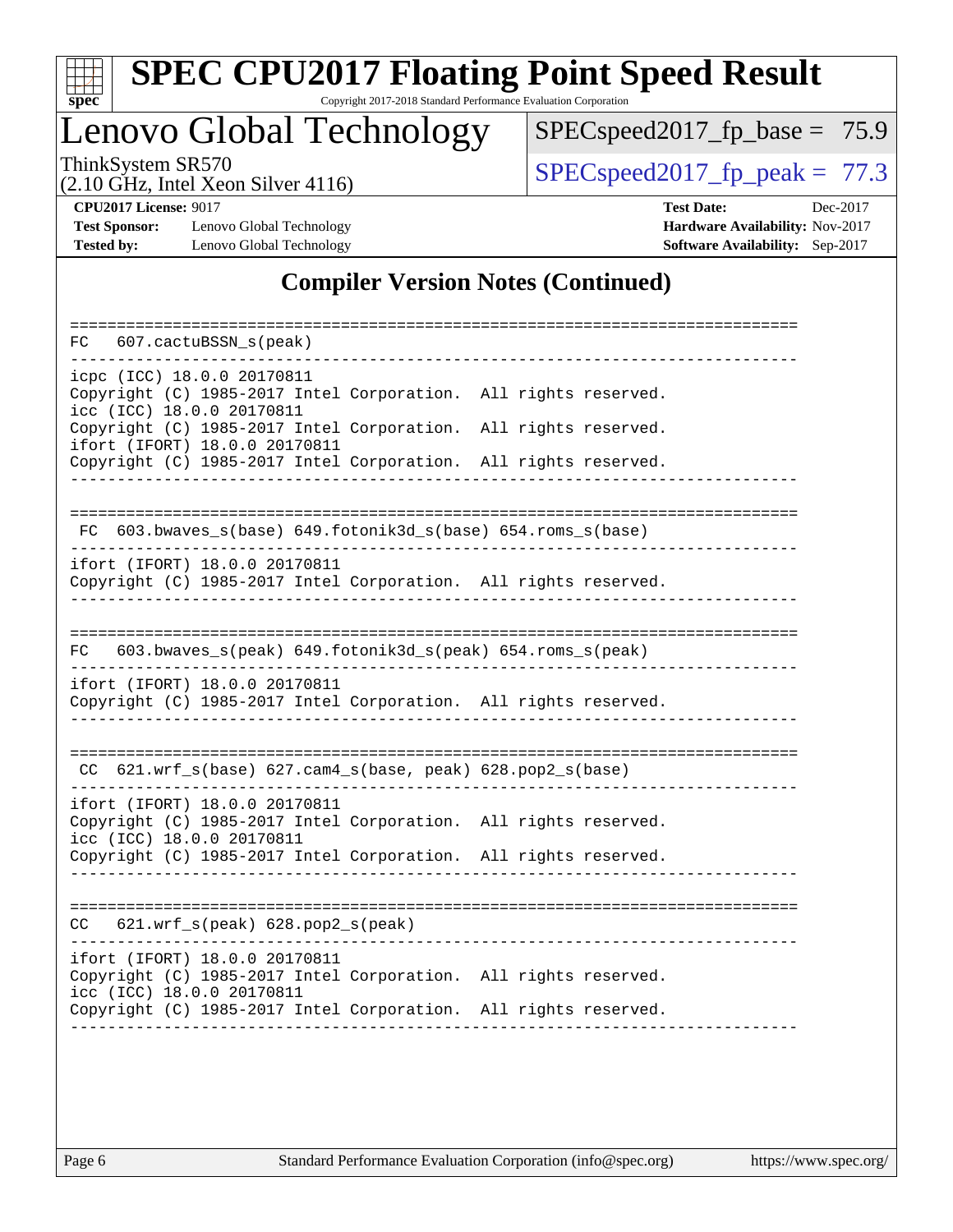

# Lenovo Global Technology

 $SPECspeed2017_fp\_base = 75.9$ 

(2.10 GHz, Intel Xeon Silver 4116)

ThinkSystem SR570  $SPIz$  [SPECspeed2017\\_fp\\_peak =](http://www.spec.org/auto/cpu2017/Docs/result-fields.html#SPECspeed2017fppeak) 77.3

**[Test Sponsor:](http://www.spec.org/auto/cpu2017/Docs/result-fields.html#TestSponsor)** Lenovo Global Technology **[Hardware Availability:](http://www.spec.org/auto/cpu2017/Docs/result-fields.html#HardwareAvailability)** Nov-2017 **[Tested by:](http://www.spec.org/auto/cpu2017/Docs/result-fields.html#Testedby)** Lenovo Global Technology **[Software Availability:](http://www.spec.org/auto/cpu2017/Docs/result-fields.html#SoftwareAvailability)** Sep-2017

**[CPU2017 License:](http://www.spec.org/auto/cpu2017/Docs/result-fields.html#CPU2017License)** 9017 **[Test Date:](http://www.spec.org/auto/cpu2017/Docs/result-fields.html#TestDate)** Dec-2017

# **[Base Compiler Invocation](http://www.spec.org/auto/cpu2017/Docs/result-fields.html#BaseCompilerInvocation)**

[C benchmarks:](http://www.spec.org/auto/cpu2017/Docs/result-fields.html#Cbenchmarks)

[icc](http://www.spec.org/cpu2017/results/res2018q1/cpu2017-20171225-02134.flags.html#user_CCbase_intel_icc_18.0_66fc1ee009f7361af1fbd72ca7dcefbb700085f36577c54f309893dd4ec40d12360134090235512931783d35fd58c0460139e722d5067c5574d8eaf2b3e37e92)

[Fortran benchmarks](http://www.spec.org/auto/cpu2017/Docs/result-fields.html#Fortranbenchmarks): [ifort](http://www.spec.org/cpu2017/results/res2018q1/cpu2017-20171225-02134.flags.html#user_FCbase_intel_ifort_18.0_8111460550e3ca792625aed983ce982f94888b8b503583aa7ba2b8303487b4d8a21a13e7191a45c5fd58ff318f48f9492884d4413fa793fd88dd292cad7027ca)

[Benchmarks using both Fortran and C:](http://www.spec.org/auto/cpu2017/Docs/result-fields.html#BenchmarksusingbothFortranandC) [ifort](http://www.spec.org/cpu2017/results/res2018q1/cpu2017-20171225-02134.flags.html#user_CC_FCbase_intel_ifort_18.0_8111460550e3ca792625aed983ce982f94888b8b503583aa7ba2b8303487b4d8a21a13e7191a45c5fd58ff318f48f9492884d4413fa793fd88dd292cad7027ca) [icc](http://www.spec.org/cpu2017/results/res2018q1/cpu2017-20171225-02134.flags.html#user_CC_FCbase_intel_icc_18.0_66fc1ee009f7361af1fbd72ca7dcefbb700085f36577c54f309893dd4ec40d12360134090235512931783d35fd58c0460139e722d5067c5574d8eaf2b3e37e92)

[Benchmarks using Fortran, C, and C++:](http://www.spec.org/auto/cpu2017/Docs/result-fields.html#BenchmarksusingFortranCandCXX) [icpc](http://www.spec.org/cpu2017/results/res2018q1/cpu2017-20171225-02134.flags.html#user_CC_CXX_FCbase_intel_icpc_18.0_c510b6838c7f56d33e37e94d029a35b4a7bccf4766a728ee175e80a419847e808290a9b78be685c44ab727ea267ec2f070ec5dc83b407c0218cded6866a35d07) [icc](http://www.spec.org/cpu2017/results/res2018q1/cpu2017-20171225-02134.flags.html#user_CC_CXX_FCbase_intel_icc_18.0_66fc1ee009f7361af1fbd72ca7dcefbb700085f36577c54f309893dd4ec40d12360134090235512931783d35fd58c0460139e722d5067c5574d8eaf2b3e37e92) [ifort](http://www.spec.org/cpu2017/results/res2018q1/cpu2017-20171225-02134.flags.html#user_CC_CXX_FCbase_intel_ifort_18.0_8111460550e3ca792625aed983ce982f94888b8b503583aa7ba2b8303487b4d8a21a13e7191a45c5fd58ff318f48f9492884d4413fa793fd88dd292cad7027ca)

# **[Base Portability Flags](http://www.spec.org/auto/cpu2017/Docs/result-fields.html#BasePortabilityFlags)**

 603.bwaves\_s: [-DSPEC\\_LP64](http://www.spec.org/cpu2017/results/res2018q1/cpu2017-20171225-02134.flags.html#suite_basePORTABILITY603_bwaves_s_DSPEC_LP64) 607.cactuBSSN\_s: [-DSPEC\\_LP64](http://www.spec.org/cpu2017/results/res2018q1/cpu2017-20171225-02134.flags.html#suite_basePORTABILITY607_cactuBSSN_s_DSPEC_LP64) 619.lbm\_s: [-DSPEC\\_LP64](http://www.spec.org/cpu2017/results/res2018q1/cpu2017-20171225-02134.flags.html#suite_basePORTABILITY619_lbm_s_DSPEC_LP64) 621.wrf\_s: [-DSPEC\\_LP64](http://www.spec.org/cpu2017/results/res2018q1/cpu2017-20171225-02134.flags.html#suite_basePORTABILITY621_wrf_s_DSPEC_LP64) [-DSPEC\\_CASE\\_FLAG](http://www.spec.org/cpu2017/results/res2018q1/cpu2017-20171225-02134.flags.html#b621.wrf_s_baseCPORTABILITY_DSPEC_CASE_FLAG) [-convert big\\_endian](http://www.spec.org/cpu2017/results/res2018q1/cpu2017-20171225-02134.flags.html#user_baseFPORTABILITY621_wrf_s_convert_big_endian_c3194028bc08c63ac5d04de18c48ce6d347e4e562e8892b8bdbdc0214820426deb8554edfa529a3fb25a586e65a3d812c835984020483e7e73212c4d31a38223) 627.cam4\_s: [-DSPEC\\_LP64](http://www.spec.org/cpu2017/results/res2018q1/cpu2017-20171225-02134.flags.html#suite_basePORTABILITY627_cam4_s_DSPEC_LP64) [-DSPEC\\_CASE\\_FLAG](http://www.spec.org/cpu2017/results/res2018q1/cpu2017-20171225-02134.flags.html#b627.cam4_s_baseCPORTABILITY_DSPEC_CASE_FLAG) 628.pop2\_s: [-DSPEC\\_LP64](http://www.spec.org/cpu2017/results/res2018q1/cpu2017-20171225-02134.flags.html#suite_basePORTABILITY628_pop2_s_DSPEC_LP64) [-DSPEC\\_CASE\\_FLAG](http://www.spec.org/cpu2017/results/res2018q1/cpu2017-20171225-02134.flags.html#b628.pop2_s_baseCPORTABILITY_DSPEC_CASE_FLAG) [-convert big\\_endian](http://www.spec.org/cpu2017/results/res2018q1/cpu2017-20171225-02134.flags.html#user_baseFPORTABILITY628_pop2_s_convert_big_endian_c3194028bc08c63ac5d04de18c48ce6d347e4e562e8892b8bdbdc0214820426deb8554edfa529a3fb25a586e65a3d812c835984020483e7e73212c4d31a38223) [-assume byterecl](http://www.spec.org/cpu2017/results/res2018q1/cpu2017-20171225-02134.flags.html#user_baseFPORTABILITY628_pop2_s_assume_byterecl_7e47d18b9513cf18525430bbf0f2177aa9bf368bc7a059c09b2c06a34b53bd3447c950d3f8d6c70e3faf3a05c8557d66a5798b567902e8849adc142926523472) 638.imagick\_s: [-DSPEC\\_LP64](http://www.spec.org/cpu2017/results/res2018q1/cpu2017-20171225-02134.flags.html#suite_basePORTABILITY638_imagick_s_DSPEC_LP64) 644.nab\_s: [-DSPEC\\_LP64](http://www.spec.org/cpu2017/results/res2018q1/cpu2017-20171225-02134.flags.html#suite_basePORTABILITY644_nab_s_DSPEC_LP64) 649.fotonik3d\_s: [-DSPEC\\_LP64](http://www.spec.org/cpu2017/results/res2018q1/cpu2017-20171225-02134.flags.html#suite_basePORTABILITY649_fotonik3d_s_DSPEC_LP64) 654.roms\_s: [-DSPEC\\_LP64](http://www.spec.org/cpu2017/results/res2018q1/cpu2017-20171225-02134.flags.html#suite_basePORTABILITY654_roms_s_DSPEC_LP64)

# **[Base Optimization Flags](http://www.spec.org/auto/cpu2017/Docs/result-fields.html#BaseOptimizationFlags)**

### [C benchmarks](http://www.spec.org/auto/cpu2017/Docs/result-fields.html#Cbenchmarks):

[-xCORE-AVX2](http://www.spec.org/cpu2017/results/res2018q1/cpu2017-20171225-02134.flags.html#user_CCbase_f-xCORE-AVX2) [-ipo](http://www.spec.org/cpu2017/results/res2018q1/cpu2017-20171225-02134.flags.html#user_CCbase_f-ipo) [-O3](http://www.spec.org/cpu2017/results/res2018q1/cpu2017-20171225-02134.flags.html#user_CCbase_f-O3) [-no-prec-div](http://www.spec.org/cpu2017/results/res2018q1/cpu2017-20171225-02134.flags.html#user_CCbase_f-no-prec-div) [-qopt-prefetch](http://www.spec.org/cpu2017/results/res2018q1/cpu2017-20171225-02134.flags.html#user_CCbase_f-qopt-prefetch) [-ffinite-math-only](http://www.spec.org/cpu2017/results/res2018q1/cpu2017-20171225-02134.flags.html#user_CCbase_f_finite_math_only_cb91587bd2077682c4b38af759c288ed7c732db004271a9512da14a4f8007909a5f1427ecbf1a0fb78ff2a814402c6114ac565ca162485bbcae155b5e4258871) [-qopt-mem-layout-trans=3](http://www.spec.org/cpu2017/results/res2018q1/cpu2017-20171225-02134.flags.html#user_CCbase_f-qopt-mem-layout-trans_de80db37974c74b1f0e20d883f0b675c88c3b01e9d123adea9b28688d64333345fb62bc4a798493513fdb68f60282f9a726aa07f478b2f7113531aecce732043) [-qopenmp](http://www.spec.org/cpu2017/results/res2018q1/cpu2017-20171225-02134.flags.html#user_CCbase_qopenmp_16be0c44f24f464004c6784a7acb94aca937f053568ce72f94b139a11c7c168634a55f6653758ddd83bcf7b8463e8028bb0b48b77bcddc6b78d5d95bb1df2967) [-DSPEC\\_OPENMP](http://www.spec.org/cpu2017/results/res2018q1/cpu2017-20171225-02134.flags.html#suite_CCbase_DSPEC_OPENMP)

### [Fortran benchmarks](http://www.spec.org/auto/cpu2017/Docs/result-fields.html#Fortranbenchmarks):

-DSPEC OPENMP [-xCORE-AVX2](http://www.spec.org/cpu2017/results/res2018q1/cpu2017-20171225-02134.flags.html#user_FCbase_f-xCORE-AVX2) [-ipo](http://www.spec.org/cpu2017/results/res2018q1/cpu2017-20171225-02134.flags.html#user_FCbase_f-ipo) [-O3](http://www.spec.org/cpu2017/results/res2018q1/cpu2017-20171225-02134.flags.html#user_FCbase_f-O3) [-no-prec-div](http://www.spec.org/cpu2017/results/res2018q1/cpu2017-20171225-02134.flags.html#user_FCbase_f-no-prec-div) [-qopt-prefetch](http://www.spec.org/cpu2017/results/res2018q1/cpu2017-20171225-02134.flags.html#user_FCbase_f-qopt-prefetch) [-ffinite-math-only](http://www.spec.org/cpu2017/results/res2018q1/cpu2017-20171225-02134.flags.html#user_FCbase_f_finite_math_only_cb91587bd2077682c4b38af759c288ed7c732db004271a9512da14a4f8007909a5f1427ecbf1a0fb78ff2a814402c6114ac565ca162485bbcae155b5e4258871) [-qopt-mem-layout-trans=3](http://www.spec.org/cpu2017/results/res2018q1/cpu2017-20171225-02134.flags.html#user_FCbase_f-qopt-mem-layout-trans_de80db37974c74b1f0e20d883f0b675c88c3b01e9d123adea9b28688d64333345fb62bc4a798493513fdb68f60282f9a726aa07f478b2f7113531aecce732043) [-qopenmp](http://www.spec.org/cpu2017/results/res2018q1/cpu2017-20171225-02134.flags.html#user_FCbase_qopenmp_16be0c44f24f464004c6784a7acb94aca937f053568ce72f94b139a11c7c168634a55f6653758ddd83bcf7b8463e8028bb0b48b77bcddc6b78d5d95bb1df2967) [-nostandard-realloc-lhs](http://www.spec.org/cpu2017/results/res2018q1/cpu2017-20171225-02134.flags.html#user_FCbase_f_2003_std_realloc_82b4557e90729c0f113870c07e44d33d6f5a304b4f63d4c15d2d0f1fab99f5daaed73bdb9275d9ae411527f28b936061aa8b9c8f2d63842963b95c9dd6426b8a) [-align array32byte](http://www.spec.org/cpu2017/results/res2018q1/cpu2017-20171225-02134.flags.html#user_FCbase_align_array32byte_b982fe038af199962ba9a80c053b8342c548c85b40b8e86eb3cc33dee0d7986a4af373ac2d51c3f7cf710a18d62fdce2948f201cd044323541f22fc0fffc51b6)

[Benchmarks using both Fortran and C](http://www.spec.org/auto/cpu2017/Docs/result-fields.html#BenchmarksusingbothFortranandC):

```
-xCORE-AVX2 -ipo -O3 -no-prec-div -qopt-prefetch -ffinite-math-only
-qopt-mem-layout-trans=3 -qopenmp -DSPEC_OPENMP
-nostandard-realloc-lhs -align array32byte
```
**(Continued on next page)**

Page 7 Standard Performance Evaluation Corporation [\(info@spec.org\)](mailto:info@spec.org) <https://www.spec.org/>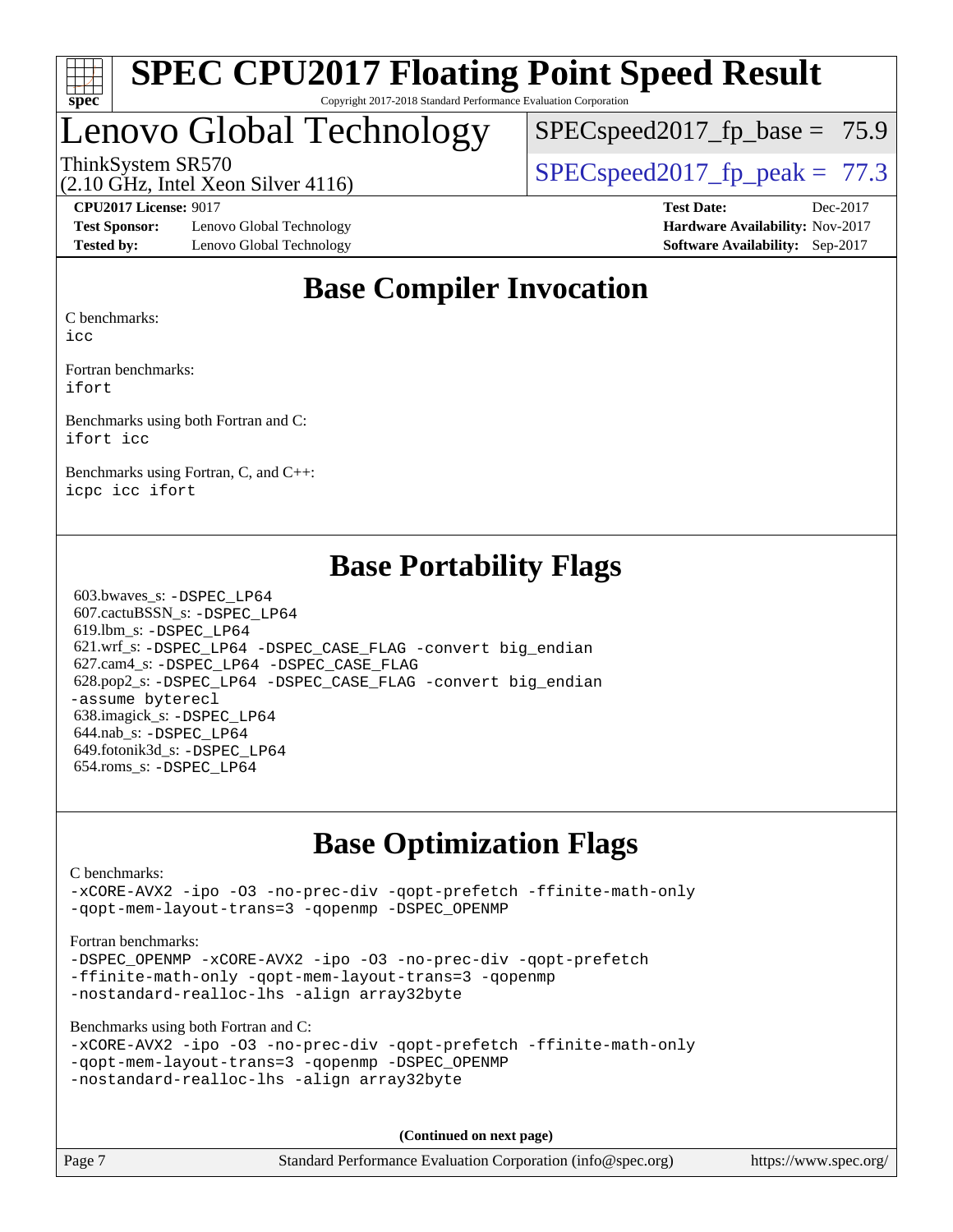

# Lenovo Global Technology

 $SPECspeed2017_fp\_base = 75.9$ 

(2.10 GHz, Intel Xeon Silver 4116)

ThinkSystem SR570<br>(2.10 GHz, Intel Yean Silver 4116) [SPECspeed2017\\_fp\\_peak =](http://www.spec.org/auto/cpu2017/Docs/result-fields.html#SPECspeed2017fppeak) 77.3

**[Test Sponsor:](http://www.spec.org/auto/cpu2017/Docs/result-fields.html#TestSponsor)** Lenovo Global Technology **[Hardware Availability:](http://www.spec.org/auto/cpu2017/Docs/result-fields.html#HardwareAvailability)** Nov-2017 **[Tested by:](http://www.spec.org/auto/cpu2017/Docs/result-fields.html#Testedby)** Lenovo Global Technology **[Software Availability:](http://www.spec.org/auto/cpu2017/Docs/result-fields.html#SoftwareAvailability)** Sep-2017

**[CPU2017 License:](http://www.spec.org/auto/cpu2017/Docs/result-fields.html#CPU2017License)** 9017 **[Test Date:](http://www.spec.org/auto/cpu2017/Docs/result-fields.html#TestDate)** Dec-2017

# **[Base Optimization Flags \(Continued\)](http://www.spec.org/auto/cpu2017/Docs/result-fields.html#BaseOptimizationFlags)**

[Benchmarks using Fortran, C, and C++:](http://www.spec.org/auto/cpu2017/Docs/result-fields.html#BenchmarksusingFortranCandCXX)

[-xCORE-AVX2](http://www.spec.org/cpu2017/results/res2018q1/cpu2017-20171225-02134.flags.html#user_CC_CXX_FCbase_f-xCORE-AVX2) [-ipo](http://www.spec.org/cpu2017/results/res2018q1/cpu2017-20171225-02134.flags.html#user_CC_CXX_FCbase_f-ipo) [-O3](http://www.spec.org/cpu2017/results/res2018q1/cpu2017-20171225-02134.flags.html#user_CC_CXX_FCbase_f-O3) [-no-prec-div](http://www.spec.org/cpu2017/results/res2018q1/cpu2017-20171225-02134.flags.html#user_CC_CXX_FCbase_f-no-prec-div) [-qopt-prefetch](http://www.spec.org/cpu2017/results/res2018q1/cpu2017-20171225-02134.flags.html#user_CC_CXX_FCbase_f-qopt-prefetch) [-ffinite-math-only](http://www.spec.org/cpu2017/results/res2018q1/cpu2017-20171225-02134.flags.html#user_CC_CXX_FCbase_f_finite_math_only_cb91587bd2077682c4b38af759c288ed7c732db004271a9512da14a4f8007909a5f1427ecbf1a0fb78ff2a814402c6114ac565ca162485bbcae155b5e4258871) [-qopt-mem-layout-trans=3](http://www.spec.org/cpu2017/results/res2018q1/cpu2017-20171225-02134.flags.html#user_CC_CXX_FCbase_f-qopt-mem-layout-trans_de80db37974c74b1f0e20d883f0b675c88c3b01e9d123adea9b28688d64333345fb62bc4a798493513fdb68f60282f9a726aa07f478b2f7113531aecce732043) [-qopenmp](http://www.spec.org/cpu2017/results/res2018q1/cpu2017-20171225-02134.flags.html#user_CC_CXX_FCbase_qopenmp_16be0c44f24f464004c6784a7acb94aca937f053568ce72f94b139a11c7c168634a55f6653758ddd83bcf7b8463e8028bb0b48b77bcddc6b78d5d95bb1df2967) [-DSPEC\\_OPENMP](http://www.spec.org/cpu2017/results/res2018q1/cpu2017-20171225-02134.flags.html#suite_CC_CXX_FCbase_DSPEC_OPENMP) [-nostandard-realloc-lhs](http://www.spec.org/cpu2017/results/res2018q1/cpu2017-20171225-02134.flags.html#user_CC_CXX_FCbase_f_2003_std_realloc_82b4557e90729c0f113870c07e44d33d6f5a304b4f63d4c15d2d0f1fab99f5daaed73bdb9275d9ae411527f28b936061aa8b9c8f2d63842963b95c9dd6426b8a) [-align array32byte](http://www.spec.org/cpu2017/results/res2018q1/cpu2017-20171225-02134.flags.html#user_CC_CXX_FCbase_align_array32byte_b982fe038af199962ba9a80c053b8342c548c85b40b8e86eb3cc33dee0d7986a4af373ac2d51c3f7cf710a18d62fdce2948f201cd044323541f22fc0fffc51b6)

# **[Base Other Flags](http://www.spec.org/auto/cpu2017/Docs/result-fields.html#BaseOtherFlags)**

[C benchmarks](http://www.spec.org/auto/cpu2017/Docs/result-fields.html#Cbenchmarks):  $-m64 - std= c11$  $-m64 - std= c11$ 

[Fortran benchmarks](http://www.spec.org/auto/cpu2017/Docs/result-fields.html#Fortranbenchmarks): [-m64](http://www.spec.org/cpu2017/results/res2018q1/cpu2017-20171225-02134.flags.html#user_FCbase_intel_intel64_18.0_af43caccfc8ded86e7699f2159af6efc7655f51387b94da716254467f3c01020a5059329e2569e4053f409e7c9202a7efc638f7a6d1ffb3f52dea4a3e31d82ab)

[Benchmarks using both Fortran and C](http://www.spec.org/auto/cpu2017/Docs/result-fields.html#BenchmarksusingbothFortranandC):  $-m64 - std = c11$  $-m64 - std = c11$ 

[Benchmarks using Fortran, C, and C++:](http://www.spec.org/auto/cpu2017/Docs/result-fields.html#BenchmarksusingFortranCandCXX)  $-m64$   $-std=cl1$ 

# **[Peak Compiler Invocation](http://www.spec.org/auto/cpu2017/Docs/result-fields.html#PeakCompilerInvocation)**

[C benchmarks](http://www.spec.org/auto/cpu2017/Docs/result-fields.html#Cbenchmarks): [icc](http://www.spec.org/cpu2017/results/res2018q1/cpu2017-20171225-02134.flags.html#user_CCpeak_intel_icc_18.0_66fc1ee009f7361af1fbd72ca7dcefbb700085f36577c54f309893dd4ec40d12360134090235512931783d35fd58c0460139e722d5067c5574d8eaf2b3e37e92)

[Fortran benchmarks](http://www.spec.org/auto/cpu2017/Docs/result-fields.html#Fortranbenchmarks): [ifort](http://www.spec.org/cpu2017/results/res2018q1/cpu2017-20171225-02134.flags.html#user_FCpeak_intel_ifort_18.0_8111460550e3ca792625aed983ce982f94888b8b503583aa7ba2b8303487b4d8a21a13e7191a45c5fd58ff318f48f9492884d4413fa793fd88dd292cad7027ca)

[Benchmarks using both Fortran and C](http://www.spec.org/auto/cpu2017/Docs/result-fields.html#BenchmarksusingbothFortranandC): [ifort](http://www.spec.org/cpu2017/results/res2018q1/cpu2017-20171225-02134.flags.html#user_CC_FCpeak_intel_ifort_18.0_8111460550e3ca792625aed983ce982f94888b8b503583aa7ba2b8303487b4d8a21a13e7191a45c5fd58ff318f48f9492884d4413fa793fd88dd292cad7027ca) [icc](http://www.spec.org/cpu2017/results/res2018q1/cpu2017-20171225-02134.flags.html#user_CC_FCpeak_intel_icc_18.0_66fc1ee009f7361af1fbd72ca7dcefbb700085f36577c54f309893dd4ec40d12360134090235512931783d35fd58c0460139e722d5067c5574d8eaf2b3e37e92)

[Benchmarks using Fortran, C, and C++:](http://www.spec.org/auto/cpu2017/Docs/result-fields.html#BenchmarksusingFortranCandCXX) [icpc](http://www.spec.org/cpu2017/results/res2018q1/cpu2017-20171225-02134.flags.html#user_CC_CXX_FCpeak_intel_icpc_18.0_c510b6838c7f56d33e37e94d029a35b4a7bccf4766a728ee175e80a419847e808290a9b78be685c44ab727ea267ec2f070ec5dc83b407c0218cded6866a35d07) [icc](http://www.spec.org/cpu2017/results/res2018q1/cpu2017-20171225-02134.flags.html#user_CC_CXX_FCpeak_intel_icc_18.0_66fc1ee009f7361af1fbd72ca7dcefbb700085f36577c54f309893dd4ec40d12360134090235512931783d35fd58c0460139e722d5067c5574d8eaf2b3e37e92) [ifort](http://www.spec.org/cpu2017/results/res2018q1/cpu2017-20171225-02134.flags.html#user_CC_CXX_FCpeak_intel_ifort_18.0_8111460550e3ca792625aed983ce982f94888b8b503583aa7ba2b8303487b4d8a21a13e7191a45c5fd58ff318f48f9492884d4413fa793fd88dd292cad7027ca)

# **[Peak Portability Flags](http://www.spec.org/auto/cpu2017/Docs/result-fields.html#PeakPortabilityFlags)**

Same as Base Portability Flags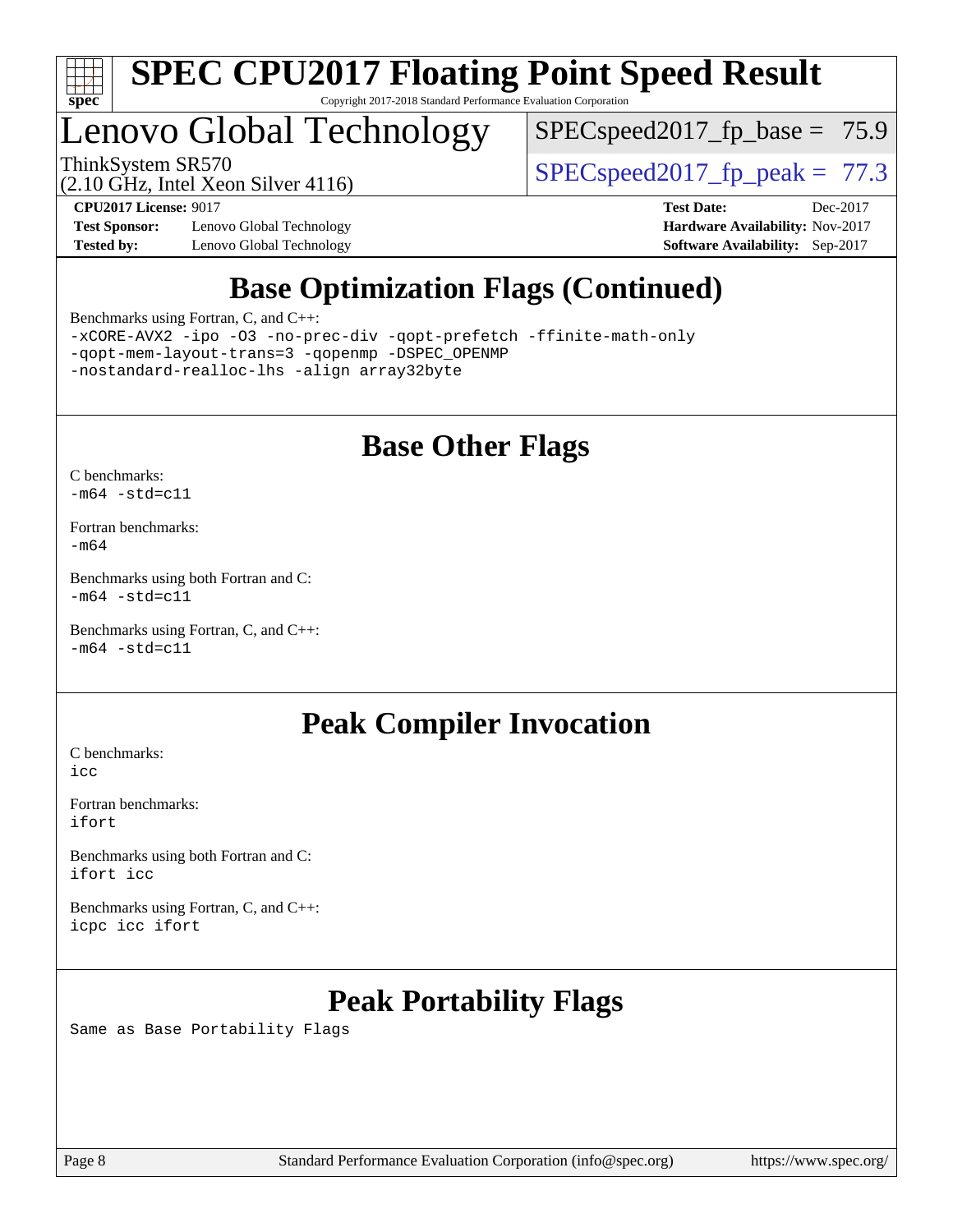

# Lenovo Global Technology

 $SPECspeed2017_fp\_base = 75.9$ 

(2.10 GHz, Intel Xeon Silver 4116)

ThinkSystem SR570  $SPIz$  [SPECspeed2017\\_fp\\_peak =](http://www.spec.org/auto/cpu2017/Docs/result-fields.html#SPECspeed2017fppeak) 77.3

**[Test Sponsor:](http://www.spec.org/auto/cpu2017/Docs/result-fields.html#TestSponsor)** Lenovo Global Technology **[Hardware Availability:](http://www.spec.org/auto/cpu2017/Docs/result-fields.html#HardwareAvailability)** Nov-2017 **[Tested by:](http://www.spec.org/auto/cpu2017/Docs/result-fields.html#Testedby)** Lenovo Global Technology **[Software Availability:](http://www.spec.org/auto/cpu2017/Docs/result-fields.html#SoftwareAvailability)** Sep-2017

**[CPU2017 License:](http://www.spec.org/auto/cpu2017/Docs/result-fields.html#CPU2017License)** 9017 **[Test Date:](http://www.spec.org/auto/cpu2017/Docs/result-fields.html#TestDate)** Dec-2017

# **[Peak Optimization Flags](http://www.spec.org/auto/cpu2017/Docs/result-fields.html#PeakOptimizationFlags)**

[C benchmarks](http://www.spec.org/auto/cpu2017/Docs/result-fields.html#Cbenchmarks):

 619.lbm\_s: [-prof-gen](http://www.spec.org/cpu2017/results/res2018q1/cpu2017-20171225-02134.flags.html#user_peakPASS1_CFLAGSPASS1_LDFLAGS619_lbm_s_prof_gen_5aa4926d6013ddb2a31985c654b3eb18169fc0c6952a63635c234f711e6e63dd76e94ad52365559451ec499a2cdb89e4dc58ba4c67ef54ca681ffbe1461d6b36)(pass 1) [-prof-use](http://www.spec.org/cpu2017/results/res2018q1/cpu2017-20171225-02134.flags.html#user_peakPASS2_CFLAGSPASS2_LDFLAGS619_lbm_s_prof_use_1a21ceae95f36a2b53c25747139a6c16ca95bd9def2a207b4f0849963b97e94f5260e30a0c64f4bb623698870e679ca08317ef8150905d41bd88c6f78df73f19)(pass 2) [-O2](http://www.spec.org/cpu2017/results/res2018q1/cpu2017-20171225-02134.flags.html#user_peakPASS1_COPTIMIZE619_lbm_s_f-O2) [-xCORE-AVX2](http://www.spec.org/cpu2017/results/res2018q1/cpu2017-20171225-02134.flags.html#user_peakPASS2_COPTIMIZE619_lbm_s_f-xCORE-AVX2) [-qopt-prefetch](http://www.spec.org/cpu2017/results/res2018q1/cpu2017-20171225-02134.flags.html#user_peakPASS1_COPTIMIZEPASS2_COPTIMIZE619_lbm_s_f-qopt-prefetch) [-ipo](http://www.spec.org/cpu2017/results/res2018q1/cpu2017-20171225-02134.flags.html#user_peakPASS2_COPTIMIZE619_lbm_s_f-ipo) [-O3](http://www.spec.org/cpu2017/results/res2018q1/cpu2017-20171225-02134.flags.html#user_peakPASS2_COPTIMIZE619_lbm_s_f-O3) [-ffinite-math-only](http://www.spec.org/cpu2017/results/res2018q1/cpu2017-20171225-02134.flags.html#user_peakPASS1_COPTIMIZEPASS2_COPTIMIZE619_lbm_s_f_finite_math_only_cb91587bd2077682c4b38af759c288ed7c732db004271a9512da14a4f8007909a5f1427ecbf1a0fb78ff2a814402c6114ac565ca162485bbcae155b5e4258871) [-no-prec-div](http://www.spec.org/cpu2017/results/res2018q1/cpu2017-20171225-02134.flags.html#user_peakPASS2_COPTIMIZE619_lbm_s_f-no-prec-div) [-qopt-mem-layout-trans=3](http://www.spec.org/cpu2017/results/res2018q1/cpu2017-20171225-02134.flags.html#user_peakPASS1_COPTIMIZEPASS2_COPTIMIZE619_lbm_s_f-qopt-mem-layout-trans_de80db37974c74b1f0e20d883f0b675c88c3b01e9d123adea9b28688d64333345fb62bc4a798493513fdb68f60282f9a726aa07f478b2f7113531aecce732043) [-DSPEC\\_SUPPRESS\\_OPENMP](http://www.spec.org/cpu2017/results/res2018q1/cpu2017-20171225-02134.flags.html#suite_peakPASS1_COPTIMIZE619_lbm_s_DSPEC_SUPPRESS_OPENMP) [-qopenmp](http://www.spec.org/cpu2017/results/res2018q1/cpu2017-20171225-02134.flags.html#user_peakPASS2_COPTIMIZE619_lbm_s_qopenmp_16be0c44f24f464004c6784a7acb94aca937f053568ce72f94b139a11c7c168634a55f6653758ddd83bcf7b8463e8028bb0b48b77bcddc6b78d5d95bb1df2967) [-DSPEC\\_OPENMP](http://www.spec.org/cpu2017/results/res2018q1/cpu2017-20171225-02134.flags.html#suite_peakPASS2_COPTIMIZE619_lbm_s_DSPEC_OPENMP) 638.imagick\_s: [-xCORE-AVX2](http://www.spec.org/cpu2017/results/res2018q1/cpu2017-20171225-02134.flags.html#user_peakCOPTIMIZE638_imagick_s_f-xCORE-AVX2) [-ipo](http://www.spec.org/cpu2017/results/res2018q1/cpu2017-20171225-02134.flags.html#user_peakCOPTIMIZE638_imagick_s_f-ipo) [-O3](http://www.spec.org/cpu2017/results/res2018q1/cpu2017-20171225-02134.flags.html#user_peakCOPTIMIZE638_imagick_s_f-O3) [-no-prec-div](http://www.spec.org/cpu2017/results/res2018q1/cpu2017-20171225-02134.flags.html#user_peakCOPTIMIZE638_imagick_s_f-no-prec-div) [-qopt-prefetch](http://www.spec.org/cpu2017/results/res2018q1/cpu2017-20171225-02134.flags.html#user_peakCOPTIMIZE638_imagick_s_f-qopt-prefetch) [-ffinite-math-only](http://www.spec.org/cpu2017/results/res2018q1/cpu2017-20171225-02134.flags.html#user_peakCOPTIMIZE638_imagick_s_f_finite_math_only_cb91587bd2077682c4b38af759c288ed7c732db004271a9512da14a4f8007909a5f1427ecbf1a0fb78ff2a814402c6114ac565ca162485bbcae155b5e4258871) [-qopt-mem-layout-trans=3](http://www.spec.org/cpu2017/results/res2018q1/cpu2017-20171225-02134.flags.html#user_peakCOPTIMIZE638_imagick_s_f-qopt-mem-layout-trans_de80db37974c74b1f0e20d883f0b675c88c3b01e9d123adea9b28688d64333345fb62bc4a798493513fdb68f60282f9a726aa07f478b2f7113531aecce732043) [-qopenmp](http://www.spec.org/cpu2017/results/res2018q1/cpu2017-20171225-02134.flags.html#user_peakCOPTIMIZE638_imagick_s_qopenmp_16be0c44f24f464004c6784a7acb94aca937f053568ce72f94b139a11c7c168634a55f6653758ddd83bcf7b8463e8028bb0b48b77bcddc6b78d5d95bb1df2967) [-DSPEC\\_OPENMP](http://www.spec.org/cpu2017/results/res2018q1/cpu2017-20171225-02134.flags.html#suite_peakCOPTIMIZE638_imagick_s_DSPEC_OPENMP) 644.nab\_s: Same as 638.imagick\_s [Fortran benchmarks:](http://www.spec.org/auto/cpu2017/Docs/result-fields.html#Fortranbenchmarks) [-prof-gen](http://www.spec.org/cpu2017/results/res2018q1/cpu2017-20171225-02134.flags.html#user_FCpeak_prof_gen_5aa4926d6013ddb2a31985c654b3eb18169fc0c6952a63635c234f711e6e63dd76e94ad52365559451ec499a2cdb89e4dc58ba4c67ef54ca681ffbe1461d6b36)(pass 1) [-prof-use](http://www.spec.org/cpu2017/results/res2018q1/cpu2017-20171225-02134.flags.html#user_FCpeak_prof_use_1a21ceae95f36a2b53c25747139a6c16ca95bd9def2a207b4f0849963b97e94f5260e30a0c64f4bb623698870e679ca08317ef8150905d41bd88c6f78df73f19)(pass 2) [-DSPEC\\_SUPPRESS\\_OPENMP](http://www.spec.org/cpu2017/results/res2018q1/cpu2017-20171225-02134.flags.html#suite_FCpeak_DSPEC_SUPPRESS_OPENMP) [-DSPEC\\_OPENMP](http://www.spec.org/cpu2017/results/res2018q1/cpu2017-20171225-02134.flags.html#suite_FCpeak_DSPEC_OPENMP) [-O2](http://www.spec.org/cpu2017/results/res2018q1/cpu2017-20171225-02134.flags.html#user_FCpeak_f-O2) [-xCORE-AVX2](http://www.spec.org/cpu2017/results/res2018q1/cpu2017-20171225-02134.flags.html#user_FCpeak_f-xCORE-AVX2) [-qopt-prefetch](http://www.spec.org/cpu2017/results/res2018q1/cpu2017-20171225-02134.flags.html#user_FCpeak_f-qopt-prefetch) [-ipo](http://www.spec.org/cpu2017/results/res2018q1/cpu2017-20171225-02134.flags.html#user_FCpeak_f-ipo) [-O3](http://www.spec.org/cpu2017/results/res2018q1/cpu2017-20171225-02134.flags.html#user_FCpeak_f-O3) [-ffinite-math-only](http://www.spec.org/cpu2017/results/res2018q1/cpu2017-20171225-02134.flags.html#user_FCpeak_f_finite_math_only_cb91587bd2077682c4b38af759c288ed7c732db004271a9512da14a4f8007909a5f1427ecbf1a0fb78ff2a814402c6114ac565ca162485bbcae155b5e4258871) [-no-prec-div](http://www.spec.org/cpu2017/results/res2018q1/cpu2017-20171225-02134.flags.html#user_FCpeak_f-no-prec-div) [-qopt-mem-layout-trans=3](http://www.spec.org/cpu2017/results/res2018q1/cpu2017-20171225-02134.flags.html#user_FCpeak_f-qopt-mem-layout-trans_de80db37974c74b1f0e20d883f0b675c88c3b01e9d123adea9b28688d64333345fb62bc4a798493513fdb68f60282f9a726aa07f478b2f7113531aecce732043) [-qopenmp](http://www.spec.org/cpu2017/results/res2018q1/cpu2017-20171225-02134.flags.html#user_FCpeak_qopenmp_16be0c44f24f464004c6784a7acb94aca937f053568ce72f94b139a11c7c168634a55f6653758ddd83bcf7b8463e8028bb0b48b77bcddc6b78d5d95bb1df2967) [-nostandard-realloc-lhs](http://www.spec.org/cpu2017/results/res2018q1/cpu2017-20171225-02134.flags.html#user_FCpeak_f_2003_std_realloc_82b4557e90729c0f113870c07e44d33d6f5a304b4f63d4c15d2d0f1fab99f5daaed73bdb9275d9ae411527f28b936061aa8b9c8f2d63842963b95c9dd6426b8a) [-align array32byte](http://www.spec.org/cpu2017/results/res2018q1/cpu2017-20171225-02134.flags.html#user_FCpeak_align_array32byte_b982fe038af199962ba9a80c053b8342c548c85b40b8e86eb3cc33dee0d7986a4af373ac2d51c3f7cf710a18d62fdce2948f201cd044323541f22fc0fffc51b6) [Benchmarks using both Fortran and C](http://www.spec.org/auto/cpu2017/Docs/result-fields.html#BenchmarksusingbothFortranandC): 621.wrf\_s: [-prof-gen](http://www.spec.org/cpu2017/results/res2018q1/cpu2017-20171225-02134.flags.html#user_peakPASS1_CFLAGSPASS1_FFLAGSPASS1_LDFLAGS621_wrf_s_prof_gen_5aa4926d6013ddb2a31985c654b3eb18169fc0c6952a63635c234f711e6e63dd76e94ad52365559451ec499a2cdb89e4dc58ba4c67ef54ca681ffbe1461d6b36)(pass 1) [-prof-use](http://www.spec.org/cpu2017/results/res2018q1/cpu2017-20171225-02134.flags.html#user_peakPASS2_CFLAGSPASS2_FFLAGSPASS2_LDFLAGS621_wrf_s_prof_use_1a21ceae95f36a2b53c25747139a6c16ca95bd9def2a207b4f0849963b97e94f5260e30a0c64f4bb623698870e679ca08317ef8150905d41bd88c6f78df73f19)(pass 2) [-O2](http://www.spec.org/cpu2017/results/res2018q1/cpu2017-20171225-02134.flags.html#user_peakPASS1_COPTIMIZEPASS1_FOPTIMIZE621_wrf_s_f-O2) [-xCORE-AVX2](http://www.spec.org/cpu2017/results/res2018q1/cpu2017-20171225-02134.flags.html#user_peakPASS2_COPTIMIZEPASS2_FOPTIMIZE621_wrf_s_f-xCORE-AVX2) [-qopt-prefetch](http://www.spec.org/cpu2017/results/res2018q1/cpu2017-20171225-02134.flags.html#user_peakPASS1_COPTIMIZEPASS1_FOPTIMIZEPASS2_COPTIMIZEPASS2_FOPTIMIZE621_wrf_s_f-qopt-prefetch) [-ipo](http://www.spec.org/cpu2017/results/res2018q1/cpu2017-20171225-02134.flags.html#user_peakPASS2_COPTIMIZEPASS2_FOPTIMIZE621_wrf_s_f-ipo) [-O3](http://www.spec.org/cpu2017/results/res2018q1/cpu2017-20171225-02134.flags.html#user_peakPASS2_COPTIMIZEPASS2_FOPTIMIZE621_wrf_s_f-O3) [-ffinite-math-only](http://www.spec.org/cpu2017/results/res2018q1/cpu2017-20171225-02134.flags.html#user_peakPASS1_COPTIMIZEPASS1_FOPTIMIZEPASS2_COPTIMIZEPASS2_FOPTIMIZE621_wrf_s_f_finite_math_only_cb91587bd2077682c4b38af759c288ed7c732db004271a9512da14a4f8007909a5f1427ecbf1a0fb78ff2a814402c6114ac565ca162485bbcae155b5e4258871) [-no-prec-div](http://www.spec.org/cpu2017/results/res2018q1/cpu2017-20171225-02134.flags.html#user_peakPASS2_COPTIMIZEPASS2_FOPTIMIZE621_wrf_s_f-no-prec-div) [-qopt-mem-layout-trans=3](http://www.spec.org/cpu2017/results/res2018q1/cpu2017-20171225-02134.flags.html#user_peakPASS1_COPTIMIZEPASS1_FOPTIMIZEPASS2_COPTIMIZEPASS2_FOPTIMIZE621_wrf_s_f-qopt-mem-layout-trans_de80db37974c74b1f0e20d883f0b675c88c3b01e9d123adea9b28688d64333345fb62bc4a798493513fdb68f60282f9a726aa07f478b2f7113531aecce732043) [-DSPEC\\_SUPPRESS\\_OPENMP](http://www.spec.org/cpu2017/results/res2018q1/cpu2017-20171225-02134.flags.html#suite_peakPASS1_COPTIMIZEPASS1_FOPTIMIZE621_wrf_s_DSPEC_SUPPRESS_OPENMP) [-qopenmp](http://www.spec.org/cpu2017/results/res2018q1/cpu2017-20171225-02134.flags.html#user_peakPASS2_COPTIMIZEPASS2_FOPTIMIZE621_wrf_s_qopenmp_16be0c44f24f464004c6784a7acb94aca937f053568ce72f94b139a11c7c168634a55f6653758ddd83bcf7b8463e8028bb0b48b77bcddc6b78d5d95bb1df2967) [-DSPEC\\_OPENMP](http://www.spec.org/cpu2017/results/res2018q1/cpu2017-20171225-02134.flags.html#suite_peakPASS2_COPTIMIZEPASS2_FOPTIMIZE621_wrf_s_DSPEC_OPENMP) [-nostandard-realloc-lhs](http://www.spec.org/cpu2017/results/res2018q1/cpu2017-20171225-02134.flags.html#user_peakEXTRA_FOPTIMIZE621_wrf_s_f_2003_std_realloc_82b4557e90729c0f113870c07e44d33d6f5a304b4f63d4c15d2d0f1fab99f5daaed73bdb9275d9ae411527f28b936061aa8b9c8f2d63842963b95c9dd6426b8a) [-align array32byte](http://www.spec.org/cpu2017/results/res2018q1/cpu2017-20171225-02134.flags.html#user_peakEXTRA_FOPTIMIZE621_wrf_s_align_array32byte_b982fe038af199962ba9a80c053b8342c548c85b40b8e86eb3cc33dee0d7986a4af373ac2d51c3f7cf710a18d62fdce2948f201cd044323541f22fc0fffc51b6) 627.cam4\_s: [-xCORE-AVX2](http://www.spec.org/cpu2017/results/res2018q1/cpu2017-20171225-02134.flags.html#user_peakCOPTIMIZEFOPTIMIZE627_cam4_s_f-xCORE-AVX2) [-ipo](http://www.spec.org/cpu2017/results/res2018q1/cpu2017-20171225-02134.flags.html#user_peakCOPTIMIZEFOPTIMIZE627_cam4_s_f-ipo) [-O3](http://www.spec.org/cpu2017/results/res2018q1/cpu2017-20171225-02134.flags.html#user_peakCOPTIMIZEFOPTIMIZE627_cam4_s_f-O3) [-no-prec-div](http://www.spec.org/cpu2017/results/res2018q1/cpu2017-20171225-02134.flags.html#user_peakCOPTIMIZEFOPTIMIZE627_cam4_s_f-no-prec-div) [-qopt-prefetch](http://www.spec.org/cpu2017/results/res2018q1/cpu2017-20171225-02134.flags.html#user_peakCOPTIMIZEFOPTIMIZE627_cam4_s_f-qopt-prefetch) [-ffinite-math-only](http://www.spec.org/cpu2017/results/res2018q1/cpu2017-20171225-02134.flags.html#user_peakCOPTIMIZEFOPTIMIZE627_cam4_s_f_finite_math_only_cb91587bd2077682c4b38af759c288ed7c732db004271a9512da14a4f8007909a5f1427ecbf1a0fb78ff2a814402c6114ac565ca162485bbcae155b5e4258871) [-qopt-mem-layout-trans=3](http://www.spec.org/cpu2017/results/res2018q1/cpu2017-20171225-02134.flags.html#user_peakCOPTIMIZEFOPTIMIZE627_cam4_s_f-qopt-mem-layout-trans_de80db37974c74b1f0e20d883f0b675c88c3b01e9d123adea9b28688d64333345fb62bc4a798493513fdb68f60282f9a726aa07f478b2f7113531aecce732043) [-qopenmp](http://www.spec.org/cpu2017/results/res2018q1/cpu2017-20171225-02134.flags.html#user_peakCOPTIMIZEFOPTIMIZE627_cam4_s_qopenmp_16be0c44f24f464004c6784a7acb94aca937f053568ce72f94b139a11c7c168634a55f6653758ddd83bcf7b8463e8028bb0b48b77bcddc6b78d5d95bb1df2967) [-DSPEC\\_OPENMP](http://www.spec.org/cpu2017/results/res2018q1/cpu2017-20171225-02134.flags.html#suite_peakCOPTIMIZEFOPTIMIZE627_cam4_s_DSPEC_OPENMP) [-nostandard-realloc-lhs](http://www.spec.org/cpu2017/results/res2018q1/cpu2017-20171225-02134.flags.html#user_peakEXTRA_FOPTIMIZE627_cam4_s_f_2003_std_realloc_82b4557e90729c0f113870c07e44d33d6f5a304b4f63d4c15d2d0f1fab99f5daaed73bdb9275d9ae411527f28b936061aa8b9c8f2d63842963b95c9dd6426b8a) [-align array32byte](http://www.spec.org/cpu2017/results/res2018q1/cpu2017-20171225-02134.flags.html#user_peakEXTRA_FOPTIMIZE627_cam4_s_align_array32byte_b982fe038af199962ba9a80c053b8342c548c85b40b8e86eb3cc33dee0d7986a4af373ac2d51c3f7cf710a18d62fdce2948f201cd044323541f22fc0fffc51b6) 628.pop2\_s: Same as 621.wrf\_s [Benchmarks using Fortran, C, and C++](http://www.spec.org/auto/cpu2017/Docs/result-fields.html#BenchmarksusingFortranCandCXX): [-prof-gen](http://www.spec.org/cpu2017/results/res2018q1/cpu2017-20171225-02134.flags.html#user_CC_CXX_FCpeak_prof_gen_5aa4926d6013ddb2a31985c654b3eb18169fc0c6952a63635c234f711e6e63dd76e94ad52365559451ec499a2cdb89e4dc58ba4c67ef54ca681ffbe1461d6b36)(pass 1) [-prof-use](http://www.spec.org/cpu2017/results/res2018q1/cpu2017-20171225-02134.flags.html#user_CC_CXX_FCpeak_prof_use_1a21ceae95f36a2b53c25747139a6c16ca95bd9def2a207b4f0849963b97e94f5260e30a0c64f4bb623698870e679ca08317ef8150905d41bd88c6f78df73f19)(pass 2) [-O2](http://www.spec.org/cpu2017/results/res2018q1/cpu2017-20171225-02134.flags.html#user_CC_CXX_FCpeak_f-O2) [-xCORE-AVX2](http://www.spec.org/cpu2017/results/res2018q1/cpu2017-20171225-02134.flags.html#user_CC_CXX_FCpeak_f-xCORE-AVX2) [-qopt-prefetch](http://www.spec.org/cpu2017/results/res2018q1/cpu2017-20171225-02134.flags.html#user_CC_CXX_FCpeak_f-qopt-prefetch) [-ipo](http://www.spec.org/cpu2017/results/res2018q1/cpu2017-20171225-02134.flags.html#user_CC_CXX_FCpeak_f-ipo) [-O3](http://www.spec.org/cpu2017/results/res2018q1/cpu2017-20171225-02134.flags.html#user_CC_CXX_FCpeak_f-O3) [-ffinite-math-only](http://www.spec.org/cpu2017/results/res2018q1/cpu2017-20171225-02134.flags.html#user_CC_CXX_FCpeak_f_finite_math_only_cb91587bd2077682c4b38af759c288ed7c732db004271a9512da14a4f8007909a5f1427ecbf1a0fb78ff2a814402c6114ac565ca162485bbcae155b5e4258871) [-no-prec-div](http://www.spec.org/cpu2017/results/res2018q1/cpu2017-20171225-02134.flags.html#user_CC_CXX_FCpeak_f-no-prec-div) [-qopt-mem-layout-trans=3](http://www.spec.org/cpu2017/results/res2018q1/cpu2017-20171225-02134.flags.html#user_CC_CXX_FCpeak_f-qopt-mem-layout-trans_de80db37974c74b1f0e20d883f0b675c88c3b01e9d123adea9b28688d64333345fb62bc4a798493513fdb68f60282f9a726aa07f478b2f7113531aecce732043) [-DSPEC\\_SUPPRESS\\_OPENMP](http://www.spec.org/cpu2017/results/res2018q1/cpu2017-20171225-02134.flags.html#suite_CC_CXX_FCpeak_DSPEC_SUPPRESS_OPENMP) [-qopenmp](http://www.spec.org/cpu2017/results/res2018q1/cpu2017-20171225-02134.flags.html#user_CC_CXX_FCpeak_qopenmp_16be0c44f24f464004c6784a7acb94aca937f053568ce72f94b139a11c7c168634a55f6653758ddd83bcf7b8463e8028bb0b48b77bcddc6b78d5d95bb1df2967) [-DSPEC\\_OPENMP](http://www.spec.org/cpu2017/results/res2018q1/cpu2017-20171225-02134.flags.html#suite_CC_CXX_FCpeak_DSPEC_OPENMP) [-nostandard-realloc-lhs](http://www.spec.org/cpu2017/results/res2018q1/cpu2017-20171225-02134.flags.html#user_CC_CXX_FCpeak_f_2003_std_realloc_82b4557e90729c0f113870c07e44d33d6f5a304b4f63d4c15d2d0f1fab99f5daaed73bdb9275d9ae411527f28b936061aa8b9c8f2d63842963b95c9dd6426b8a) [-align array32byte](http://www.spec.org/cpu2017/results/res2018q1/cpu2017-20171225-02134.flags.html#user_CC_CXX_FCpeak_align_array32byte_b982fe038af199962ba9a80c053b8342c548c85b40b8e86eb3cc33dee0d7986a4af373ac2d51c3f7cf710a18d62fdce2948f201cd044323541f22fc0fffc51b6) **[Peak Other Flags](http://www.spec.org/auto/cpu2017/Docs/result-fields.html#PeakOtherFlags)** [C benchmarks](http://www.spec.org/auto/cpu2017/Docs/result-fields.html#Cbenchmarks):  $-m64 - std= c11$  $-m64 - std= c11$ **(Continued on next page)**

Page 9 Standard Performance Evaluation Corporation [\(info@spec.org\)](mailto:info@spec.org) <https://www.spec.org/>